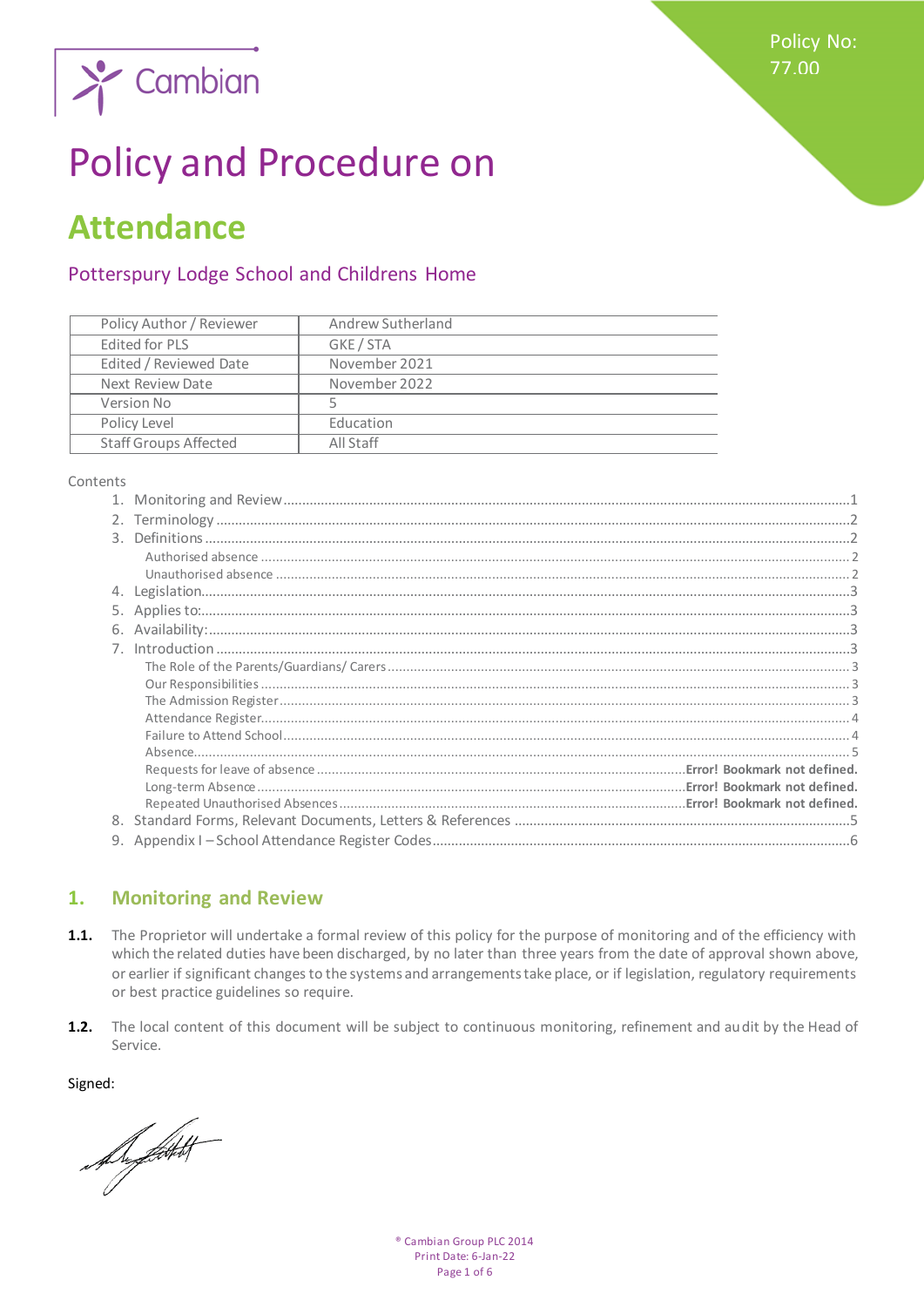

## <span id="page-1-0"></span>**2. Terminology**

**2.1.** Our aim is to use consistent terminology throughout this policy and all supporting documentation as follows:

| 'Establishment' or 'Location | this is a generic term which means the Children's<br>Home/school/college Potterspury Lodge School is a school.                                                                                                                                                       |  |  |
|------------------------------|----------------------------------------------------------------------------------------------------------------------------------------------------------------------------------------------------------------------------------------------------------------------|--|--|
| <b>Individual</b>            | means any child or young person under the age of 18 or young<br>adult between the ages of 18 and 25. At Potterspury Lodge School<br>we have 40 children attending and/or residing between the ages<br>$of 8-18$                                                      |  |  |
| <b>Service Head</b>          | This is the senior person with overall responsibility for the school.<br>At Potterspury Lodge School this is the Principal who is Jenny<br>Nimmo.* dual registered locations need to include Service Head<br>and Registered Manager if they are not the same person. |  |  |
| <b>Key Worker</b>            | Members of staff that have special responsibility for Individuals<br>residing at or attending the Establishment.                                                                                                                                                     |  |  |
| Parent, Carer, Guardian      | means parent or person with Parental Responsibility                                                                                                                                                                                                                  |  |  |
| <b>Regulatory Authority</b>  | Regulatory Authority is the generic term used in this policy to<br>describe the independent regulatory body responsible for<br>inspecting and regulating services. At Potterspury Lodge School<br>this is Ofsted.                                                    |  |  |
| <b>Social Worker</b>         | This means the worker allocated to the child/family. If there is no<br>allocated worker, the Duty Social Worker or Team Manager is<br>responsible.                                                                                                                   |  |  |
| <b>Placing Authority</b>     | Placing Authority means the local authority/agency responsible<br>for placing the child or commissioning the service                                                                                                                                                 |  |  |
| <b>Staff</b>                 | Means full or part-time employees of Cambian, agency workers,<br>bank workers, contract workers and volunteers.                                                                                                                                                      |  |  |

## <span id="page-1-1"></span>**3. Definitions**

#### <span id="page-1-2"></span>**Authorised absence**

- **3.1.** An absence is classified as authorised when an Individual has been away from Location for a legitimate reason and the Location has received notification from a parent. For example, if an Individual has been unwell, the parent/carer/guardian writes a note or telephones the Location to explain the absence.
- **3.2.** Only the Location can make an absence authorised. Parents do not have this authority.
- **3.3.** Consequently, not all absences supported by parents will be classified as authorised. For example, if a parent takes an Individual out of Location to go shopping during Location hours, this will not mean it is an authorised absence.

#### <span id="page-1-3"></span>**Unauthorised absence**

| Version:<br>Next Review Date: | 5<br>November 2022 |  |
|-------------------------------|--------------------|--|
| Print Date:                   | $6$ -Jan-22        |  |

Next Review Date: November 2022 Policy Name: Attendance Date: November 2021

• Cambian Group PLC 2014 **Reviewed / Edited by: GKE / STA** Reviewed: November 2022

Page 2 of 6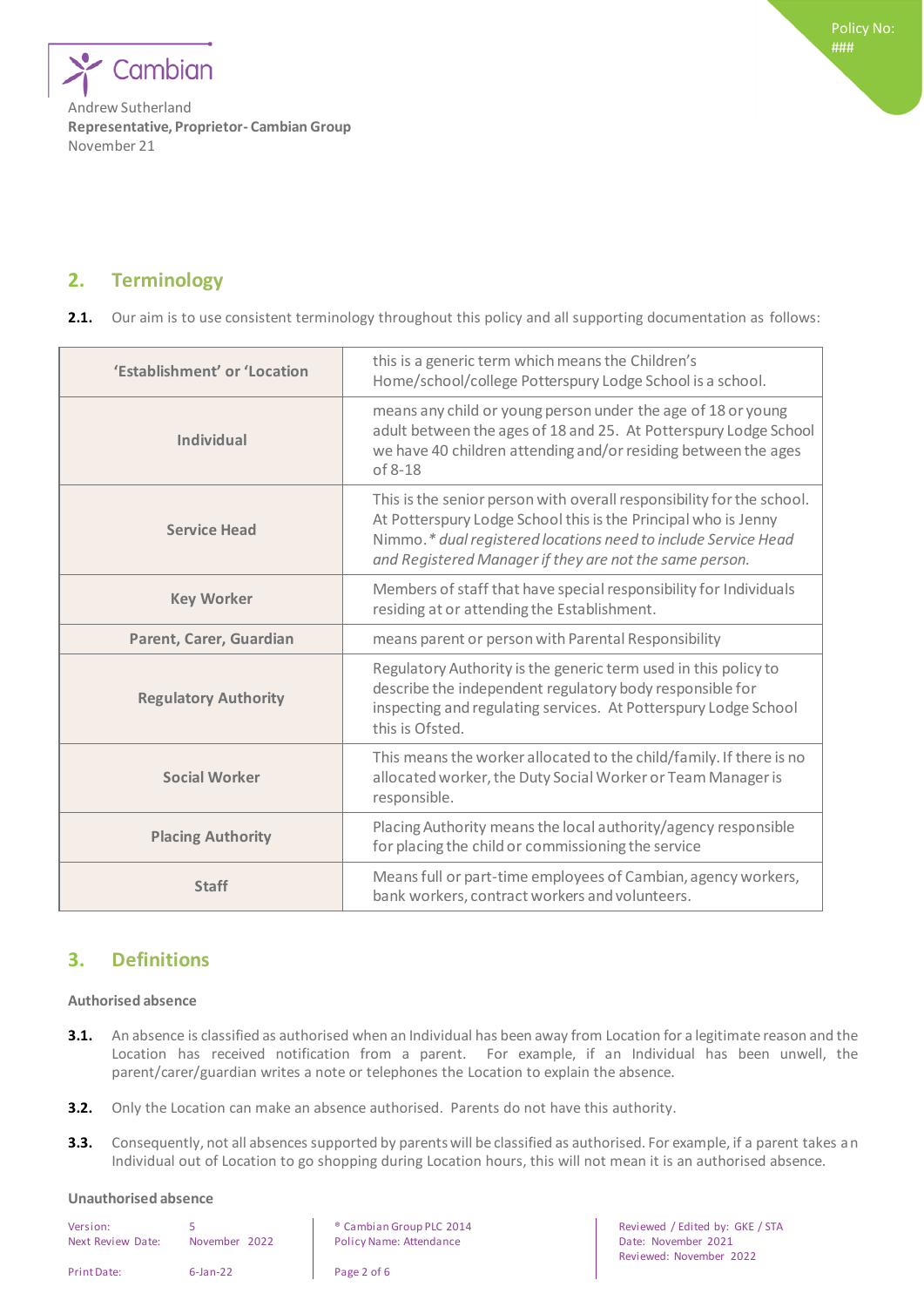

- **3.4.** An absence is classified as unauthorised when an Individual is away from our Locationwithout the permission of both the Location and a parent.
- **3.5.** Therefore, the absence is unauthorised if an Individual is away from Location without good reason, even with the support of a parent. The Location keeps accurate attendance records on file for a minimum period of five years.

### <span id="page-2-0"></span>**4. Legislation**

**4.1.** Complies with Part 3, paragraph 17 of The Education (Independent School Standards Compliance Record) (England) (Amendment) Regulations.

### <span id="page-2-1"></span>**5. Applies to:**

- **5.1.** the whole Location inclusive of activities outside of the normal Location hours;
- <span id="page-2-2"></span>**5.2.** all staff (teaching and support staff), the proprietor and volunteers working in the Location.

## **6. Availability:**

<span id="page-2-3"></span>**6.1.** This policy is made available to parents/guardians, carers, staff and pupils from the Location office.

## **7. Introduction**

- **7.1.** We expect all Individuals on roll to attend every day, when the Location is in session, as long as they are fit and healthy enough to do so.
- **7.2.** We do all we can to encourage the Individuals to attend and to put in place appropriate procedures. We believe that the most important factor in promoting good attendance is development of positive attitudes towards school. To this end, we strive to make our Location a happy and rewarding experience for all Individuals.
- **7.3.** The Proprietors are responsible for making sure the Location keeps Admission and Attendance registers in accordance with the regulatory requirements. For all day pupils of compulsory school age our attendance register records which pupils are present at the start of both the morning and the afternoon sessions of the school day. This register will also indicate whether an absence was authorised or unauthorised. The Proprietors also ensure that a compliant admissions register is also kept.
- **7.4.** The school or college calendar and dates when the location is open can be accessed from the home page of our website Alternatively, our term dates and Calendar of Events can be obtained from the School Office.

Emergency closures for such things as extreme weather will also be communicated to parent / guardians / carers via a telephone call / email or posted on the school website.

#### <span id="page-2-4"></span>**The Role of the Parents/Guardians/ Carers**

**7.5.** Parents/guardians/carers have the legal responsibility for ensuring that Individuals of compulsory school age 5 to 18 receive a suitable education, either by regular attendance or otherwise.

#### <span id="page-2-5"></span>**Our Responsibilities**

- **7.6.** We are required to maintain two registers:
	- An admission Register known as the School Roll
	- An attendance Register. (School Pod / Behaviour Watch Portal)

#### <span id="page-2-6"></span>**The Admission Register**

**7.7.** This gives particular information about Individuals who are currently registered as attending this location. For the purposes of day to day management, the admission register will be contained within the school database, although selected information will be printed and placed in key location (such as the Staff Room, School Office, DSL Office and the Headteacher's Study, to facilitate ease of access of information). The register will comprise information that is

| Version:          |               | <sup>®</sup> Cambian O |
|-------------------|---------------|------------------------|
| Next Review Date: | November 2022 | Policy Name            |
| Print Date:       | $6$ -Jan-22   | Page 3 of 6            |

Next Review Date: November 2022 Policy Name: Attendance Date: November 2021

Group PLC 2014 **Cambian Cambian Cambian Cambian Cambian Group PLC** 2014 Reviewed: November 2022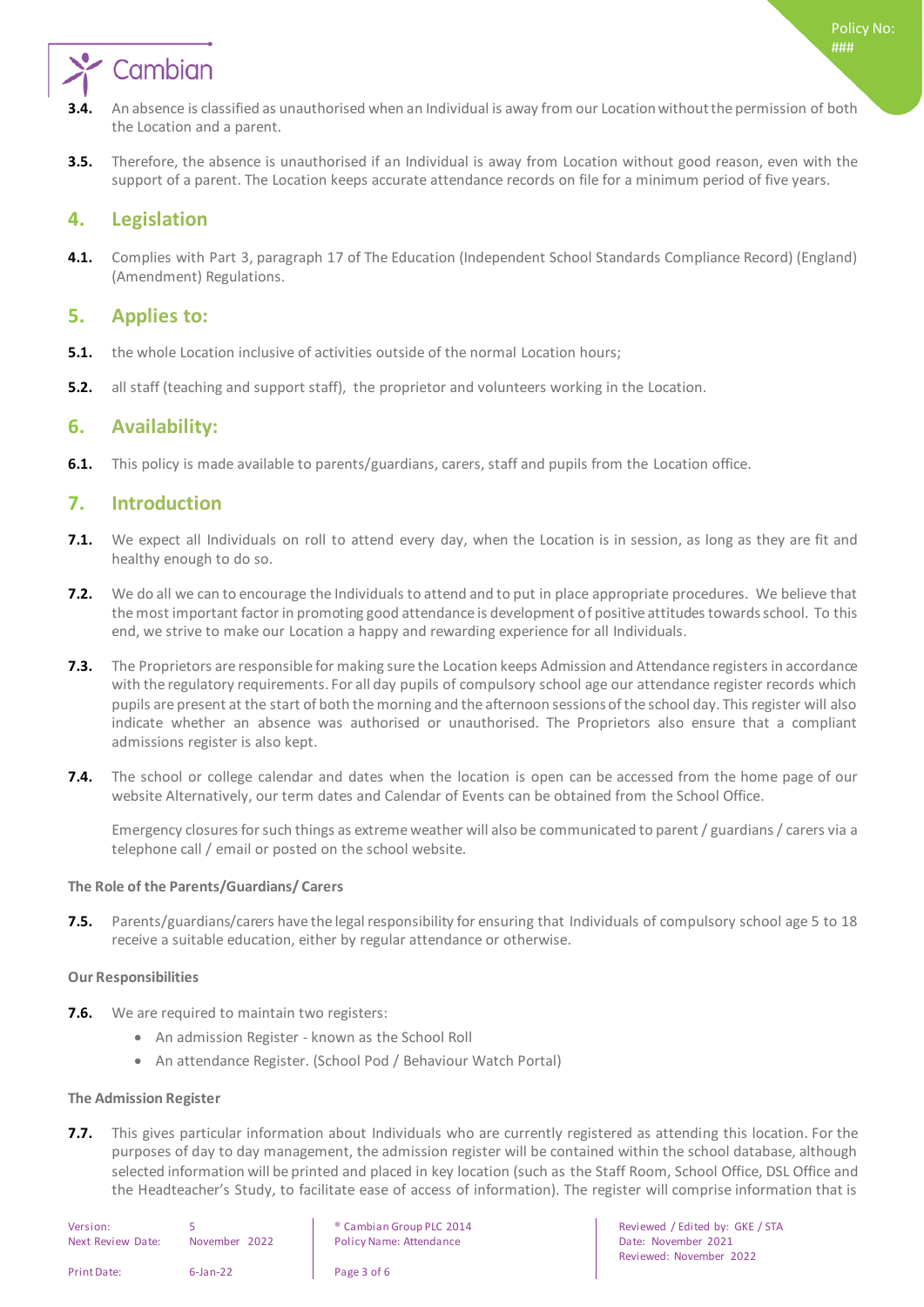# Cambian

compliant with regulations set out in the education (pupil registration) (England) regulations 2006, which have superseded the regulations of 1995 and the amendments of www.opsi.gov.uk. For each pupil, the admission register will contain:

- Name in full
- $S_{\text{PX}}$
- Name and address of every person known to the Governor to be a parent of the pupil (and an indication of the parent with whom the pupil normally resides)
- At least one telephone number at which the parent can be contacted in an emergency
- Day, month and year of birth
- Day, month and year of admission or re-admission to the school
- Name and address of the school last attended, if any
- An indication of boarding/care order or day attendance (external placements)

#### <span id="page-3-0"></span>**Attendance Register**

**7.8.** We are required to ensure that the attendance register for all Individuals on the Register School Pod / Behaviour Watch is taken twice a day – once at the start of the morning session (Tutor Time) and once during the afternoon (At the start of Lesson 5). We value attendance Individuals who complete 100% attendance each term (Three times a year) will be celebrated and they will receive an award.

Each Individual must be marked on the register in one of the following categories:

- **Present (\ /)**
- **Engaged (B, V, D, P, V, W, J)** in an approved educational activity away from the school site (approved by the Headteacher and supervised by a person approved by the Headteacher, including sporting activities, educational visits or residential trips)
- **Absent**
- Unable to attend through exceptional circumstances (unavoidable closure of the school site or part of it)
- Taking **authorised absence** (granted leave of absence by the head teacher or a person acting on their behalf, unable to attend by reason of sickness or unavoidable cause, observing a day exclusively set apart for religious observance by the religious body to which the parent belongs
- Taking **unauthorised absence** (if no reason is established when the register is taken, the entry may be corrected later when the reason is established).
- **7.9.** Teachers / Tutors will be responsible for monitoring attendance in their class and for following up absences in the appropriate way. If an Individual is absent, the register must say whether or not the absence has been authorised by the school. Parents/guardians/carers cannot authorise absence – it is the school or college that decides how to classify absences). Authorised absence is where the school has either given approval in advance for a pupil of compulsory school age to be away, or has accepted an explanation offered afterwards as satisfactory justification of absence (e.g. illness). All other absences are treated as unauthorised. Authorised absences include: medical or dental appointments, days of religious observance, visit's to future schools, exclusion, family bereavement and special occasions (e.g. weddings). All requests for absence must be made in writing to the head teacher, giving the school plenty of time to consider the request.
- **7.10.** If an individual is absent without explanation when the register is taken, parents /carers / guardians will be contacted the same day to establish a reason for absence. The absence will be treated as unauthorised until an explanation is offered as satisfactory in line with the DFE school attendance Addendum document 2021 -2022. If a child's attendance falls below 90% the individual will be classified as an persistent absentee, in this instance the school can only record an illness with medical proof, eg, a doctors note or appointment card.

#### <span id="page-3-1"></span>**Failure to Attend School**

**7.11.** If a child becomes a persistent absentee (attendance falls below 90%) the Teacher / Tutor will contact the parent / guardian / carer to raise a concern about attendance. If there is no improvement then the Attendance Lead and Principal will write to the parent / guardian / carer and inform them that attendance will be monitored for a period of

| Version:<br>Next Review Date: | November 2022 | <sup>®</sup> Cambian Group I<br><b>Policy Name: Atter</b> |
|-------------------------------|---------------|-----------------------------------------------------------|
| Print Date:                   | $6$ -Jan-22   | Page 4 of 6                                               |

PLC 2014 **Example 2014** Reviewed / Edited by: GKE / STA ndance **Next Actual Policy Name: Attendance Policy Name: Attendance Policy Name: Attendance Policy Name: Attendance** Reviewed: November 2022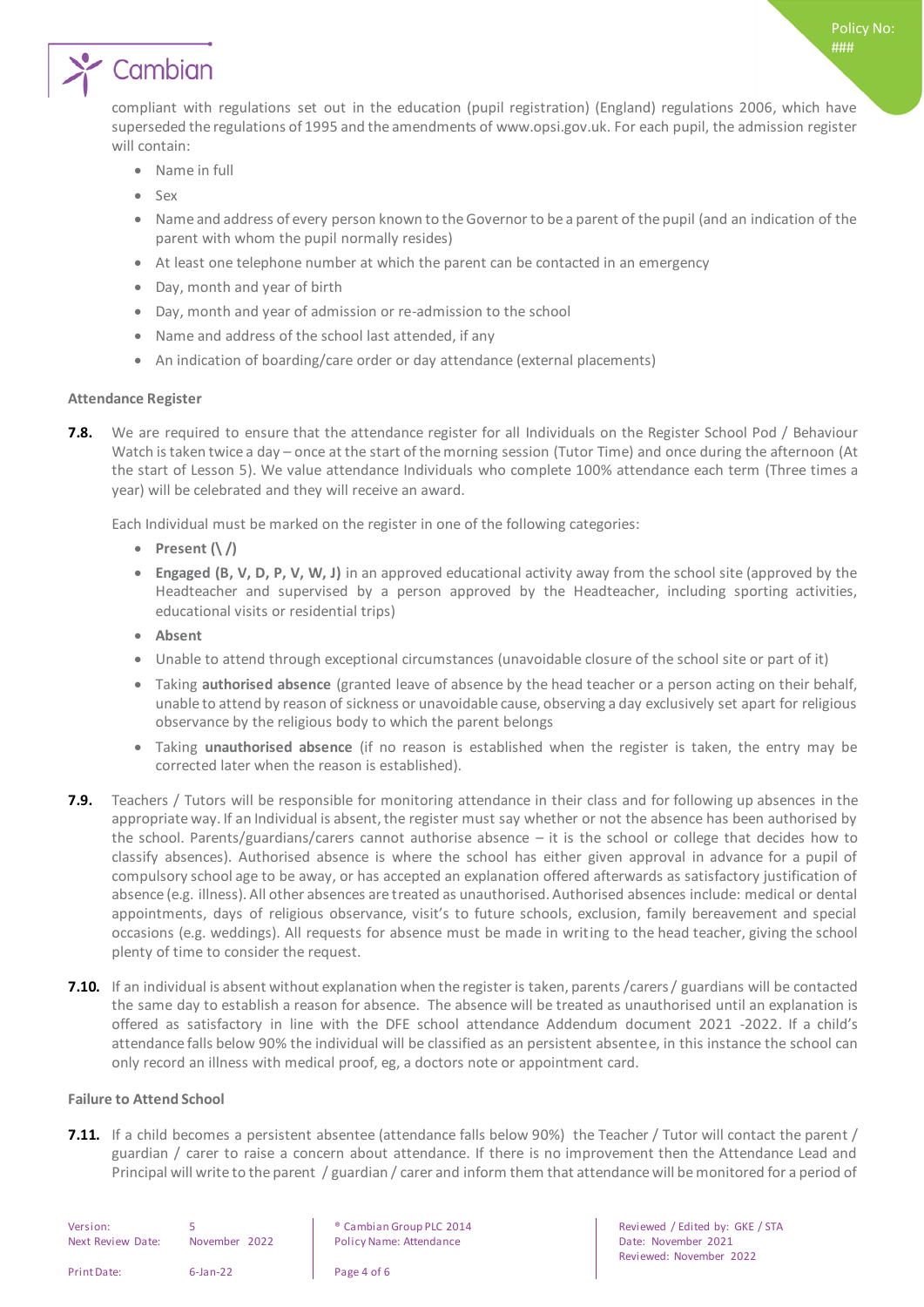## Cambian

six weeks. If there is still no improvement then a further attendance meeting will be convened. All of the attendance data will also be shared with the LA, CAMHS, Social Workers, etc as needed.

If an Individual fails to regularly attend school then the parent/carer/guardian can be held to account in line with the (Section 44 Educational Act 1996). Initially, the school will try to resolve any problems, but in the case of continued absence the school will contact the child's Local Authority (LA) and it is likely that the Education Welfare Officer will work closely with the parents/carer, pupil and school to resolve issues and develop strategies to improve attendance. The school is required to inform the child's LA if a pupil fails to attend regularly. Independent schools have a legal duty to report certain attendance issues to their local authority: ten days of unauthorised absence (other than for reasons of sickness or leave of absence), classed a child missing in education and failure to attend regularly. In this last case, independent schools are required to report the circumstances as soon as possible to the local authority (LA) in which the pupil lives.

#### <span id="page-4-0"></span>**Absence (including leave of absence)**

#### **7.12.** If an Individual is absent

- The Teacher / Tutor will record the absence in the register and will inform the school office.
- When the Individual returns to school, a note, email or telephone call to the school office from a parent or guardian should explain the absence. Notes are kept in the school office, a record of absence is kept on the school management system (schoolpod)
- For known absences eg; a medical appointment, parents /carers can request an appropriate time period to attend, however it is expected that routine appointments eg; dentist and orthodontist be arranged out of school time.
- If there is any doubt about the whereabouts of an Individual, the Teacher / Tutor should report this to the Head of Key Stage / Year. The Head of Key Stage / Year will then organise a home visit / check on the wellbeing of the child, or phone call as deemed appropriate with the parent / guardian / carer, in order to check on the safety of the Individual.
- In the event of failure to make contact with the parent / guardian / carer in an acceptable time and where there could be a safeguarding concern, MASH or the police may need to be contacted.
- In line with the DFE school attendance document August 2020, leave during term time will only be authorised in exceptional circumstance and can only be authorised by the Principal.

The school recognises they maybe days where children of different faiths, observe Religious festivals that fall outside of school holidays. The named day must be in the recognised religious colander to be granted, authorised absence for one day.

#### **7.13 Suspensions**

 During the period of a fixed term suspension the parents / carers of a suspended child who is of compulsory school age must make sure that they are not present in a public place during school hours unless there is reasonable justification. Failing to ensure this could result in parents / carers being issued a fixed penalty notice from their local authority

## <span id="page-4-1"></span>**8. Standard Forms, Relevant Documents, Letters & References**

- 8.1. Equality and Diversity Policy
- **8.2.** Special Educational Needs and Disability Act (SENDA)
- **8.3.** Admissions Policy
- **8.4.** Inclusion Policy
- <span id="page-4-2"></span>**8.5.** School Attendance Guidance - [for maintained schools, academies, independent schools and local authoritie](https://www.gov.uk/government/uploads/system/uploads/attachment_data/file/564599/school_attendance.pdf)s 2020